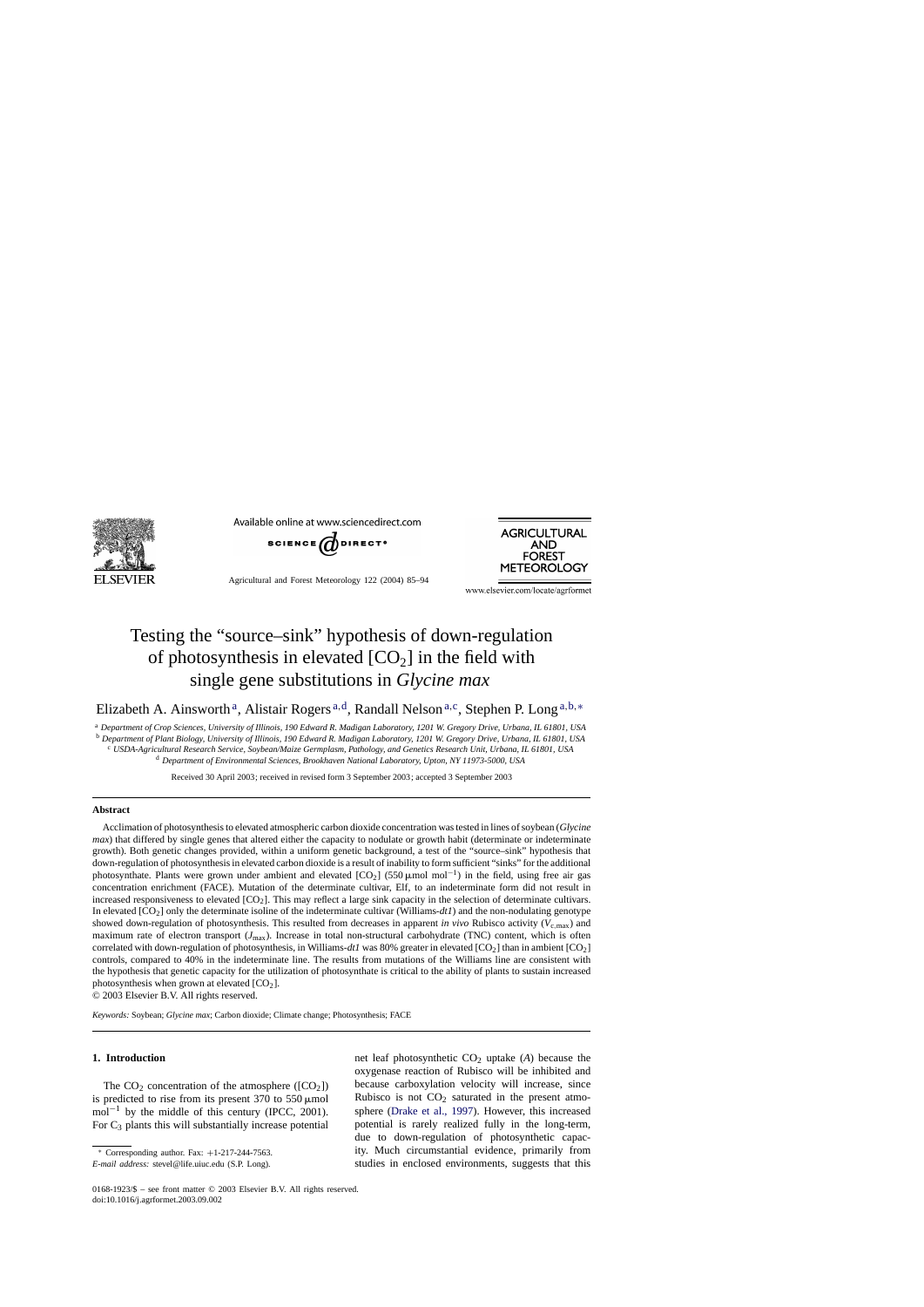down-regulation results from inadequate "sink" capacity. "Sink" is defined as the parts of the plant that at a given stage of development are utilizing photosynthate in storage, construction, or respiration. Under such conditions non-structural carbohydrates will accumulate and, possibly through increased hexose cycling within the leaf, expression of genes coding for the photosynthetic apparatus is suppressed resulting in decreased photosynthetic capacity; most notably a decrease in the amount of Rubisco (reviewed: [Sheen, 1994; Drake et al., 1997; Moore et al., 1999\).](#page-8-0) The issue has broader implications than atmospheric change, since it also concerns the question of whether increasing photosynthetic capacity through genetic manipulation may be translated into increased productivity. While many studies have inferred "sink" limitation as the cause of down-regulation of photosynthesis with growth at elevated  $[CO<sub>2</sub>]$ , single gene mutations providing defined alteration of sink capacity have not been used to test this hypothesis.

Soybean (*Glycine max* (L.) Merr) provides a model  $C_3$  species for such a study. Growth habit (determinate or indeterminate growth) and the ability to assimilate atmospheric  $N_2$  through the symbiotic association with Bradyrhizobia affect "sink" capacity and are significantly associated with reported variation in the response of soybean to growth at elevated  $[CO<sub>2</sub>]$ ([Ainsworth et al., 2002a\).](#page-7-0) Indeterminate soybean cultivars continue growth after flowering ([Hoeft et al.,](#page-8-0) [2000\),](#page-8-0) while determinate cultivars have a shorter flowering period and mainstem growth is approximately 80% complete once flowering has begun (Lin and Nelson, 1988). By restricting vegetative growth after flowering, the determinate growth may potentially limit the size of the sink for carbon. Root nodules are strong sinks for carbohydrate [\(Walsh et al., 1987\)](#page-8-0); the respiratory rate of a nodulated root system may be an order of magnitude greater than that of an equivalent non-nodulated root system ([Vessey et al., 1988\).](#page-8-0) Therefore, the absence of root nodules should accentuate the potential for carbohydrate feedback under elevated  $[CO_2]$  [\(Arnone and Gordon, 1990\)](#page-8-0). A large "sink" capacity has been suggested as a critical factor for maximizing plant production in elevated  $[CO<sub>2</sub>]$ ([Drake et al., 1997](#page-8-0)). This hypothesis has been examined by comparing different species or cultivars within a species with obvious differences in storage organ sizes ([Ziska and Bunce, 1995, 2000; Ziska et al.,](#page-8-0) [2001\).](#page-8-0) In these cases, however, there are multiple and undefined genetic differences between cultivars and thus differences in down-regulation are not necessarily the result of differences in sink-size. Further, most studies have used controlled environments or enclosures, which could also restrict the response to elevated  $[CO<sub>2</sub>]$ . A survey of the 111 prior studies of the effects of elevated  $[CO<sub>2</sub>]$  on soybean showed that the average increase in yield in large pots  $(>9 \text{ dm}^3)$  was only one-third of that when grown in the field ([Ainsworth](#page-7-0) [et al., 2002a\).](#page-7-0) The significance of genetic restrictions on sink capacity to acclimation is therefore most appropriately evaluated under field conditions, without restriction of rooting volume.

Isogenic soybean lines that vary by a single gene altering either growth habit or nodulating capacity provide an opportunity to test how acclimation of photosynthesis to elevated  $[CO<sub>2</sub>]$  is affected by "sink-strength" [\(Nakamura et al., 199](#page-8-0)9). Indeterminate genotypes have the *Dt1* allele, determinate genotypes the *dt1* ([Bernard, 1972\).](#page-8-0) Effects of the *Dt1* versus *dt1* allele can be accurately assessed only in isolines or near isolines that are otherwise genetically identical ([Desclaux and Roumet, 1996; Robinson and](#page-8-0) [Wilcox, 1998; Kilgore-Norquest and Sneller, 2000](#page-8-0)). The effect of the allele at the *Dt1* locus on productivity is dependent on the genetic background of line. Very productive determinate cultivars adapted to the northern growing regions of the US have been developed with the *dt1* allele, but that was not possible without also introgressing other genes to complement the modified stem termination [\(Cooper, 1985\)](#page-8-0). An unbiased test of the effect of determinate growth on photosynthetic acclimation to elevated  $[CO<sub>2</sub>]$  would be conversion of an indeterminate genotype to determinate by a single gene substitution. Mutant soybean genotypes that lack capacity for nodulation provide another tool for testing the effect of decreased sink capactiy on the  $[CO<sub>2</sub>]$  response within a uniform genetic background [\(Arnone and Gordon, 1990; Nakamura](#page-8-0) [et al., 1999\).](#page-8-0)

In this study, the response of soybean lines to elevated  $[CO_2]$  is examined in an open-air, field environment within the soybean free air gas concentration enrichment (SoyFACE) experiment. SoyFACE is located in central Illinois, in one of the world's most productive soybean growing areas [\(American Soybean](#page-8-0) [Association, 2001\),](#page-8-0) and allows the crop to be grown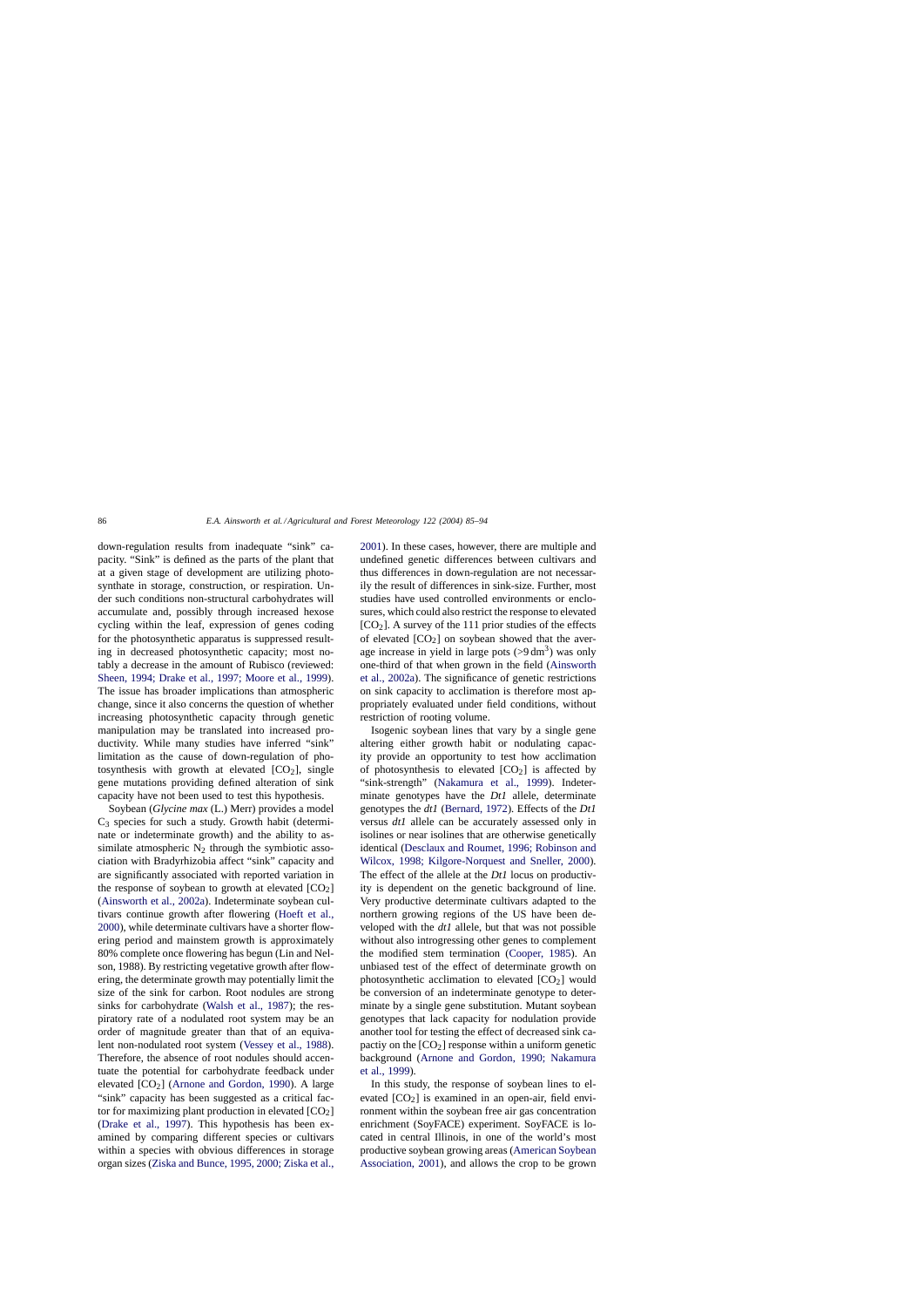<span id="page-2-0"></span>in the field under elevated  $[CO<sub>2</sub>]$  without alteration of microclimate. Specifically, this study tests the following predictions in the field: (a) determinate forms of indeterminate cultivars and non-nodulating lines grown at elevated  $[CO_2]$  will show a decrease in *in vivo* Rubisco activity ([Sage, 1994; Drake et al., 1997;](#page-8-0) [Rogers and Humphries, 2000\);](#page-8-0) (b) acclimation of determinate and indeterminate genotypes will correlate to increased total non-structural carbohydrate (TNC) ([Drake et al., 1997; Rogers et al., 1998\)](#page-8-0). Inability to nodulate is likely to have most effect at the beginning of flowering, before pod formation starts. At this time canopy development is complete, but the major sink, i.e. the pod, has not been initiated. Determinate growth habit is likely to have most effect during pod-filling. Effects on photosynthesis were therefore investigated at the start of flowering for non-nodulating mutants and during pod-filling for lines that differ in stem termination. In each case the mutant was compared with the germplasm from which it was developed.

## **2. Methods**

## *2.1. Site description and plant material*

The study was conducted at the soybean free air gas concentration enrichment facility in Champaign, IL, USA (40◦02 N, 88◦14 W, 228 m above sea level). The SoyFACE facility, situated on 32 ha of Illinois farmland, consisted of four blocks, each containing two 20 m diameter octagonal plots. The soil is a Drummer (fine-silty, mixed, mesic Typic Endoaquoll), which is very deep and formed from loess and silt parent material deposited on the till and outwash plains. No fertilizer was added to the soybean crop, according to standard regional agronomic practice. Measurements for this study were made from 22 to 27 July 2001 and from 23 to 26 August 2002. The mean minimum and maximum temperature for the 2001 measuring period were 20.3 and 29.8 ◦C, respectively, and 19.2 and  $28.4\textdegree$ C for 2002. The average relative humidity was  $85.0\%$ , total precipitation was  $\lt 0.001$  mm for the 2001 measuring period, compared to 85.7% and 0.03 mm for the 2002 measuring period. Within each block, one plot was at current ambient  $[CO<sub>2</sub>]$  of  $370 \mu$ mol mol<sup>−1</sup> and one plot was fumigated to an elevated  $[CO_2]$  of 550 µmol mol<sup>-1</sup>, using the FACE

| Table 1 |                                                                   |  |  |  |  |  |
|---------|-------------------------------------------------------------------|--|--|--|--|--|
|         | List and description of soybean genotypes used in the experiments |  |  |  |  |  |

| Genotype                                       | Denoted in<br>text as       | Nodulation                                               | Growth habit                                                 |
|------------------------------------------------|-----------------------------|----------------------------------------------------------|--------------------------------------------------------------|
| Williams<br>NN <sub>5</sub><br>L85-2029<br>Elf | Williams-NN<br>Williams-dt1 | Nodulating<br>Non-nodulating<br>Nodulating<br>Nodulating | Indeterminate<br>Indeterminate<br>Determinate<br>Determinate |
| L81-4274                                       | $E$ If-DtI                  | Nodulating                                               | Indeterminate                                                |

design of [Miglietta et al. \(2001\). T](#page-8-0)he plots were separated by at least 100 m, which has been demonstrated sufficient to minimize cross-contamination of  $CO<sub>2</sub>$ (Lewin, 1992). In 2001, the actual  $[CO<sub>2</sub>]$  averaged across the growing season and four soybean plots was 548.6 µmol mol<sup>-1</sup>. One-minute averages of  $[CO_2]$ within the plots were within  $\pm 10\%$  of the 550 µmol mol<sup>-1</sup> target 86% of the time. In 2002, the mean elevated  $[CO_2]$  in the FACE plots was 551.8 µmol mol<sup>-1</sup>, and 1 min averages of  $[CO<sub>2</sub>]$  were within 10% of the target 85% of the time (Tim Mies, personal communication). Each plot was divided into 52 1.9 m  $\times$  1.9 m subplots. Soybeans were planted on 27 May 2001 and 1 June 2002. One side of each ring (26 subplots) was planted with a common soybean cultivar together with the rest of the field. The other side of each ring was planted with a range of genotypes including those described in Table 1 and included for this study. Each genotype occupied the same position in each ring. NN5 is a non-nodulating mutant of Williams that was found in a population mutagenized with NMU. This line carries two recessive genes (*rj*5 and *rj*6) that condition the non-nodulation response ([Pracht et al.,](#page-8-0) [1993\).](#page-8-0) L85-2029 is a backcrossed-derived, determinate isoline of Williams, an indeterminate variety, and L81-4274 is a backcrossed-derived indeterminate isoline of the determinate Elf cultivar [\(Bernard et al.,](#page-8-0) [1991\).](#page-8-0) Seed was obtained from the USDA Soybean Germplasm Collection in Urbana, IL.

## *2.2. Photosynthetic gas exchange*

Measurements of leaf  $CO<sub>2</sub>$  and water vapor exchange were performed on Williams and Williams-NN (non-nodulating) during the flowering growth phase from 22 to 27 July 2001 as the first experiment, and on Williams, Williams-*dt1*, Elf, and Elf-*Dt1* during pod-filling, from 23 to 26 August 2002 as the second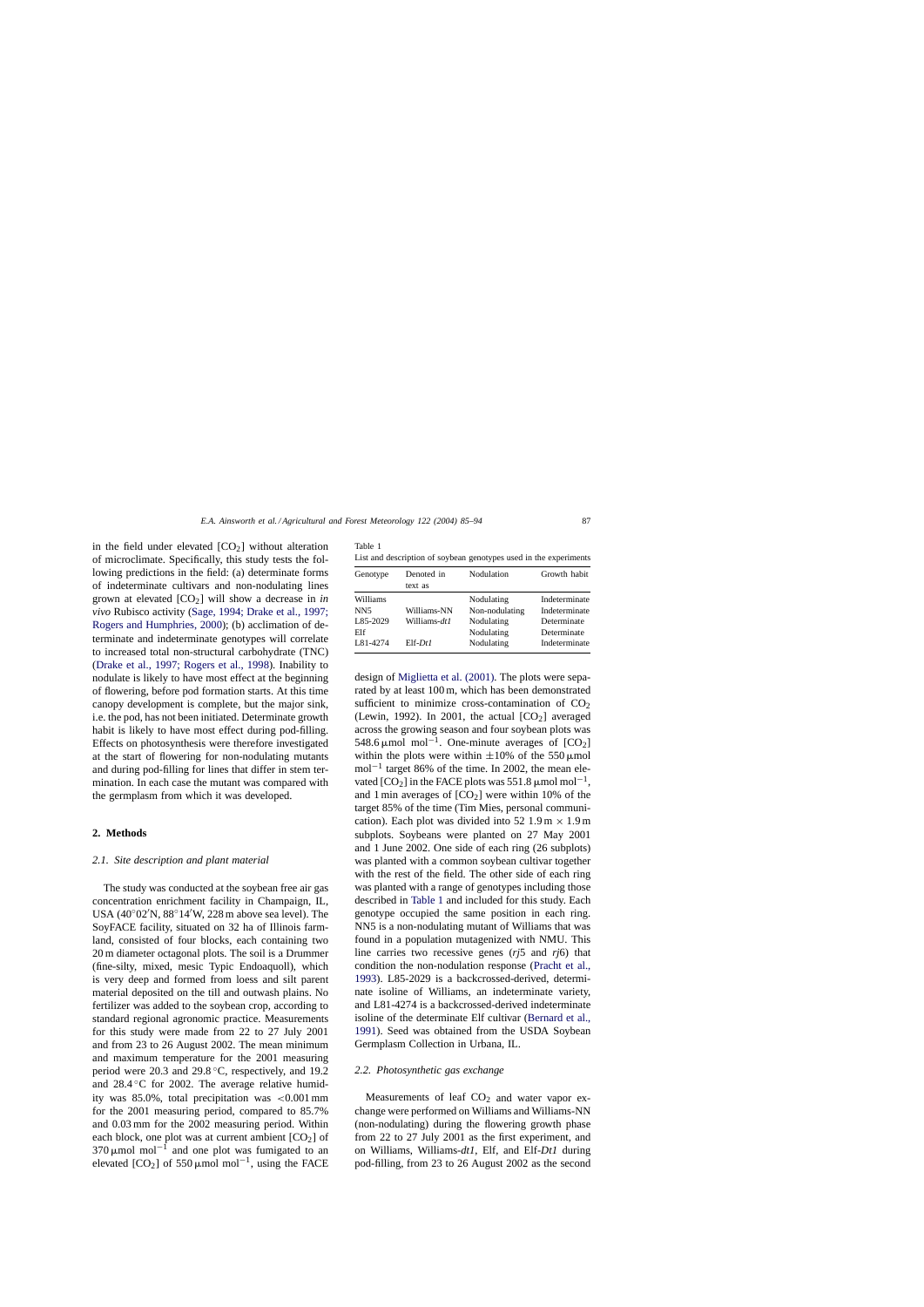experiment. Typically three to four leaves per cultivar per ring were sampled for gas exchange from every plot for each experiment. The response of assimilation (*A*) to intercellular  $CO<sub>2</sub>$  concentration  $(c<sub>i</sub>)$  provides an *in vivo* measurement of  $V_{c,\text{max}}$  and  $J_{\text{max}}$ . The objective was to infer changes in the underlying photosynthetic capacity of leaves. Transient decrease in water potential, decrease in chloroplast inorganic phosphate concentration, and decrease in maximum photosystem II efficiency can all occur after a few hours of sunlight, and may all alter the *A*/*c*<sup>i</sup> response. To avoid this complication, gas exchange analysis was conducted on leaves, sampled pre-dawn with petioles cut under water, and then kept immersed in water. Leaves were maintained in low light prior to measurement. Leaves were sampled from the upper canopy. Rates of photosynthesis measured on leaves, sampled in this way, equaled or exceeded those measured in situ, suggesting that this procedure did not lower photosynthetic capacity.

Water vapor and carbon dioxide fluxes were measured with a portable open gas-exchange system, incorporating an infrared gas analyzer (LI-6400, Li-Cor, Lincoln, NE, USA). *A* and stomatal conductance to water vapor (*g*s) were calculated in response to changes in *c*<sup>i</sup> according to the method of [von](#page-8-0) [Caemmerer and Farquhar \(1981\).](#page-8-0)

Photosynthesis was initially induced, on transfer to the measurement photon flux density  $(1250 \mu \text{mol})$  $m^{-2} s^{-1}$ ) at the growth [CO<sub>2</sub>]. The leaf cuvette [CO<sub>2</sub>] was reduced stepwise to 50µmol mol<sup>-1</sup> and then increased stepwise to an upper concentration of 1200–1400 μmol mol<sup>-1</sup>. Ten or 11 points were measured to construct each *A*/*c*<sup>i</sup> curve. Leaf temperature was maintained at 25 ℃ with a vapor pressure deficit in the air of the cuvette of  $1.25 \pm 0.3$  kPa.

The response of *A* to *c*<sup>i</sup> was fit via the model of [Farquhar et al. \(1980](#page-8-0)) using maximum likelihood regression to predict *V*c,max and *J*max (Sigmaplot, Jandel Scientific, Erkrath, Germany), as described in [Ainsworth et al. \(2002b\).](#page-8-0)  $V_{c,max}$  was determined from points below the inflexion of the  $A/c<sub>i</sub>$  plot and  $J<sub>max</sub>$ was determined from values above the inflexion.

#### *2.3. Carbohydrate analysis*

Leaf disks for carbohydrate analysis were collected on 30 August 2002 from 14:00 to 15:30 p.m. Leaf disks  $(3.14 \text{ cm}^2)$  were sampled in the field, immediately frozen in liquid N, and stored at −80 ◦C. Ethanol–soluble carbohydrates were extracted from ground leaf tissue in six overnight incubations in 90% (v/v) ethanol at  $60^{\circ}$ C. The six overnight incubations were necessary to recover >98% of the ethanol–soluble carbohydrate fraction. Bulk ethanol– soluble carbohydrate content was determined using the phenol–sulfuric acid assay described by [Dubois](#page-8-0) [et al. \(1956\).](#page-8-0) Following ethanol incubations, starch was extracted from ground leaves using  $32\%$  (v/v) perchloric acid as described by [Farrar \(1993\)](#page-8-0) and assayed as described above.

#### *2.4. Statistical analysis*

The experimental design was a split-plot with  $[CO<sub>2</sub>]$ as the main plot factor and cultivar as the split-plot factor ( $n = 4$  blocks). A mixed model ANOVA (PROC) MIXED; [SAS Institute, 1996\)](#page-8-0) was used for statistical analysis of gas exchange variables and leaf carbohydrate data. Each pairing of cultivar and its mutant was analyzed independently. Pre-planned comparisons of means were analyzed with linear contrasts.

#### **3. Results**

#### *3.1. Nodulation*

The light-saturated rate of photosynthesis (*A*sat) was increased by 29% in elevated  $[CO<sub>2</sub>]$  in Williams  $(P < 0.05)$ . In sharp contrast, it was not affected by  $[CO<sub>2</sub>]$  in Williams-NN when measured during flowering in 2001 ([Table 2\).](#page-4-0) The photosynthetic capacity of Williams-NN was significantly reduced under elevated [CO<sub>2</sub>].  $V_{\text{c,max}}$  was reduced by 29% ( $P < 0.05$ ) and  $J_{\text{max}}$  was reduced by 18% ( $P < 0.05$ ). Again by contrast, the photosynthetic potential of Williams was unaffected [\(Table 2\).](#page-4-0) The ratio of  $V_{\rm c,max}$ :  $J_{\rm max}$  was not significantly altered by growth at elevated  $[CO<sub>2</sub>]$  in either Williams or Williams-*dt1* ([Table 2\).](#page-4-0)

## *3.2. Stem termination*

There was no difference in photosynthetic capacity between Williams-*dt1* (the determinate Williams isoline), and Williams, or between Elf-*Dt1* (the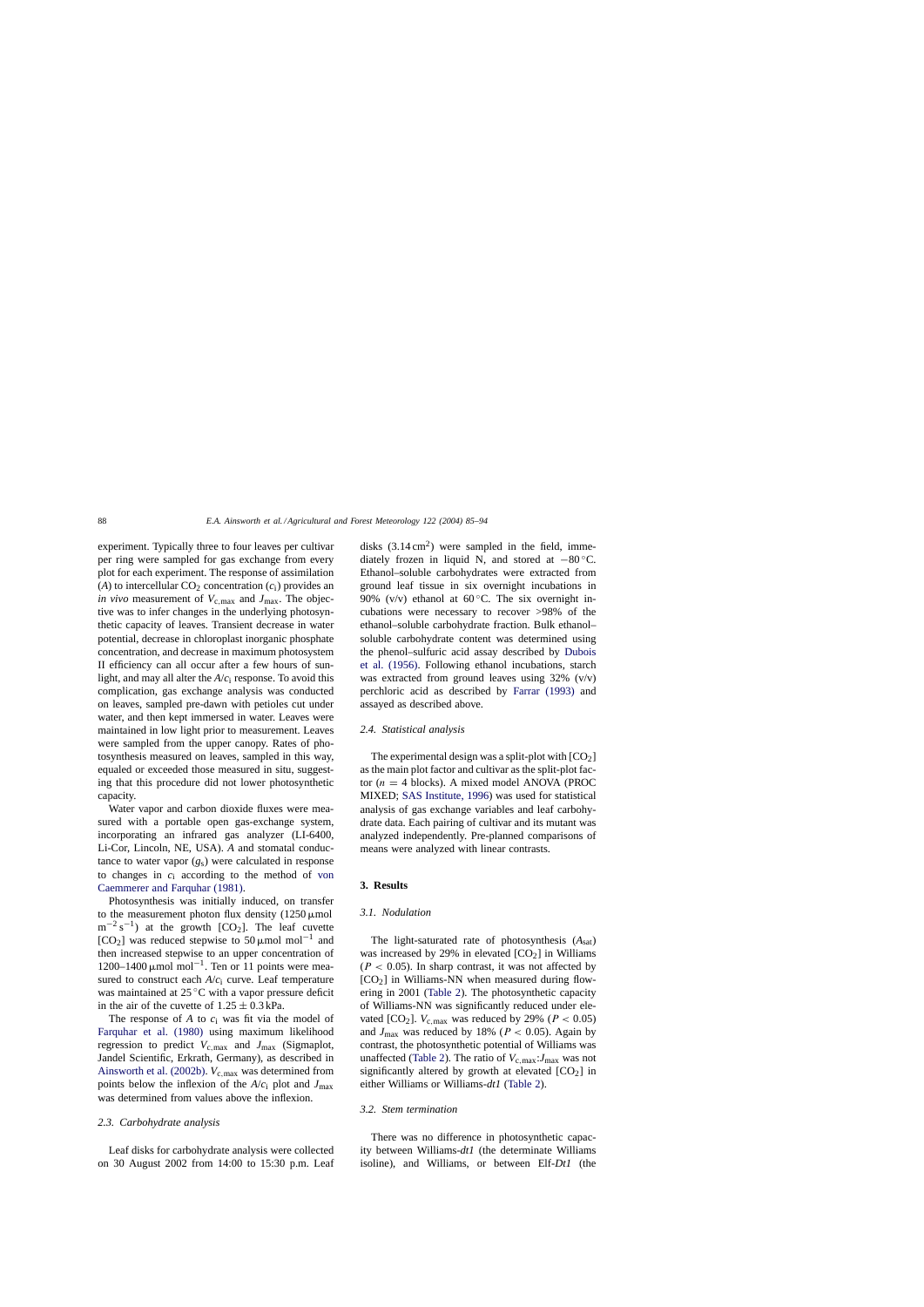| Genotype and growth $[CO2]$ | $A_{\text{sat}}$ (µmol m <sup>-2</sup> s <sup>-1</sup> ) | $V_{\rm c,max}$ ( $\mu$ mol m <sup>-2</sup> s <sup>-1</sup> ) | $J_{\text{max}}$ ( $\mu$ mol m <sup>-2</sup> s <sup>-1</sup> ) | $V_{\rm c,max}/J_{\rm max}$ |
|-----------------------------|----------------------------------------------------------|---------------------------------------------------------------|----------------------------------------------------------------|-----------------------------|
| Williams                    |                                                          |                                                               |                                                                |                             |
| 370                         | 17.9a                                                    | 84.6 a                                                        | 137.9 a                                                        | 0.62a                       |
| 550                         | 23.1 <sub>b</sub>                                        | 85.2a                                                         | 150.5a                                                         | 0.57a                       |
| Williams-NN                 |                                                          |                                                               |                                                                |                             |
| 370                         | 20.6a                                                    | 101.2a                                                        | 160.4a                                                         | 0.64a                       |
| 550                         | 19.6 a                                                   | 78.6 b                                                        | 131.1 <sub>b</sub>                                             | 0.60a                       |

<span id="page-4-0"></span>Table 2 The effect of  $[CO_2]$  on photosynthetic capacity of a nodulating and non-nodulating genotype

The light-saturated rate of CO<sub>2</sub> uptake  $(A_{sat})$  measured at growth  $[CO_2]$ , maximum rate of RuBP-saturated carboxylation in vivo  $(V_{c,max})$ , maximum in vivo rate of electron transport contributing to RuBP regeneration ( $J_{\text{max}}$ ), and the ratio of  $V_{\text{c,max}}$ : *J*<sub>max</sub>. Williams and Williams-NN</sub> were measured during flowering, from 22 to 27 July 2001 ( $n = 4$  blocks). Different letters indicate a significant difference within genotypes at the  $P < 0.05$  level according to pre-planned linear contrasts.

indeterminate Elf isoline) and Elf under ambient  $[CO<sub>2</sub>]$ , suggesting that differences in sink capacity were insufficient to induce changes at the current  $[CO<sub>2</sub>]$ , but were at elevated  $[CO<sub>2</sub>]$ . For three of the four genotypes (Elf, ELF-*Dt1*, and Williams), there was no difference in *A*sat of plants grown in control and elevated  $[CO<sub>2</sub>]$ , when compared at a common measurement  $[CO<sub>2</sub>]$  (Table 3). However,  $A_{\text{sat}}$  of Williams-*dt1* grown at elevated  $[CO_2]$  was significantly less than *A*sat of control-grown plants, when both lines were measured at a common  $[CO<sub>2</sub>]$  $(550 \,\mu\text{mol} \text{ mol}^{-1})$ ; Table 3). This implies a loss of photosynthetic capacity with growth at elevated [CO2]. Analysis of the *A*/*c*<sup>i</sup> response of Williams-*dt1* revealed that this resulted from significantly lower  $V_{\rm c,max}$  with growth at elevated  $[CO_2]$  ([Fig. 1\).](#page-5-0) The decreased  $V_{\rm c,max}$  and  $J_{\rm max}$  (data not shown) in the

Table 3

The effect of  $[CO<sub>2</sub>]$  on the photosynthetic rate of determinate and indeterminate genotypes

| Genotype     | $CO2$ concentration: grown,<br>measured ( $\mu$ mol mol <sup>-1</sup> ) |                   |                   |  |  |  |
|--------------|-------------------------------------------------------------------------|-------------------|-------------------|--|--|--|
|              | 370, 370                                                                | 370, 550          | 550, 550          |  |  |  |
| Elf          | 17.0a                                                                   | 24.0 h            | 24.1 h            |  |  |  |
| $E$ If-Dtl   | 17.7a                                                                   | 24.3 <sub>b</sub> | 24.9 <sub>b</sub> |  |  |  |
| Williams     | 19.7a                                                                   | 25.9 <sub>b</sub> | 25.6 <sub>b</sub> |  |  |  |
| Williams-dt1 | 18.3a                                                                   | 25.7 <sub>b</sub> | 21.7a             |  |  |  |

Light-saturated leaf CO<sub>2</sub> assimilation rate ( $\mu$ mol m<sup>-2</sup> s<sup>-1</sup>) of soybean genotypes grown under control (370  $\mu$ mol mol<sup>-1</sup>) or elevated [CO<sub>2</sub>] (550 µmol mol<sup>-1</sup>), measured during pod-fill (23–26 August 2002). Genotype abbreviations are listed in [Table 1. D](#page-2-0)ifferent letters for  $CO<sub>2</sub>$  treatments within a genotype indicate a significant difference at the  $P < 0.05$  level according to pre-planned linear contrasts ( $n = 4$  blocks).

Williams-*dt1* eliminated any increase in photosynthesis by elevated  $[CO<sub>2</sub>]$ , such that photosynthesis of the plants grown and measured at elevated  $[CO<sub>2</sub>]$ equaled that of those grown and measured at ambient  $[CO<sub>2</sub>]$ . This contrasts sharply with Williams where plants grown and measured at elevated  $[CO<sub>2</sub>]$  showed a significant ca. 30% increase (Table 3). There was a consistent reduction in the ratio of  $V_{\rm c,max}$ :  $J_{\rm max}$  in elevated [CO2] for both Williams and Williams-*dt1*; however the reduction in the ratio was not significant for the Elf and Elf-*Dt1* genotypes ([Fig. 2,](#page-5-0) [Table 4\).](#page-7-0)

Elevated  $[CO<sub>2</sub>]$  significantly increased leaf ethanol– soluble carbohydrate content by 20%, starch content by 120%, and total non-structural carbohydrate content by 58% [\(Fig. 3,](#page-6-0) [Table 4\).](#page-7-0) Ethanol–soluble carbohydrates were increased by growth in elevated  $[CO<sub>2</sub>]$ in the two determinate lines, Elf and Williams-*dt1* but not in the two indeterminate lines, Elf-*Dt1* and Williams. While all genotypes grown at elevated  $[CO<sub>2</sub>]$  had significant increases in starch and TNC, Williams-*dt1* had the greatest absolute levels of TNC ([Fig. 3\)](#page-6-0). When grown at elevated  $[CO<sub>2</sub>]$ , TNC was significantly greater in determinate Williams-*dt1* than in indeterminate Williams ( $P < 0.1$ ).

#### **4. Discussion**

Acclimation of photosynthesis to elevated  $[CO<sub>2</sub>]$  in soybean has previously been described as complex, inconsistent, and difficult to understand ([Xu et al., 1994\).](#page-8-0) Soybean has been described as a species that shows no photosynthetic acclimation [\(Ziska et al., 2001\),](#page-9-0) moderate reduction in Rubisco activity [\(Vu et al., 1997\)](#page-8-0), and substantial reduction in Rubisco ([Moore et al.,](#page-8-0)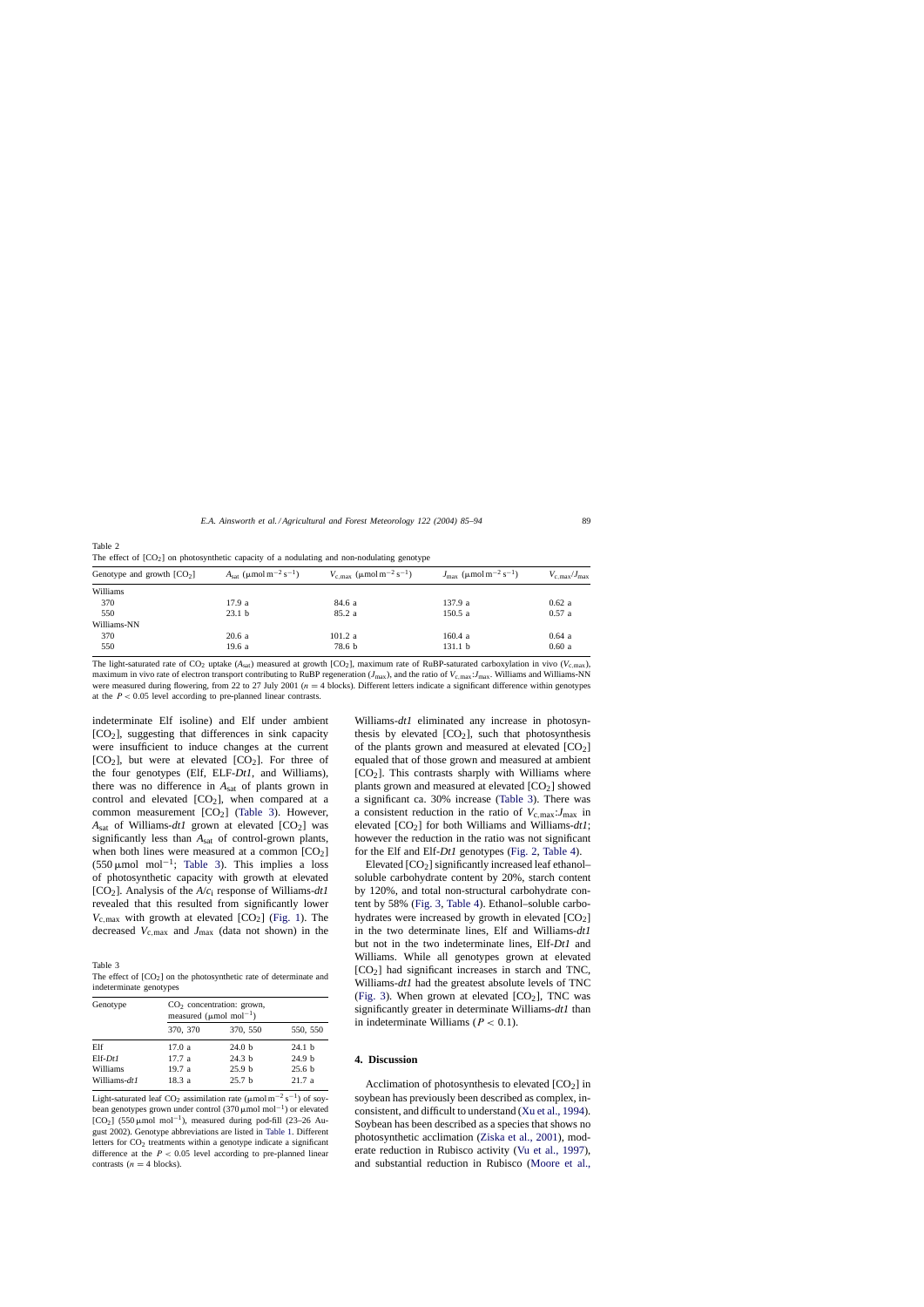<span id="page-5-0"></span>

Fig. 1. The maximum rate of RuBP-saturated carboxylation *in vivo* ( $V_{c,max}$ )  $\pm 1$  S.E. (A) Williams isogenic pair: Williams and Williams-*dt1*; (B) Elf isogenic pair: Elf and Elf-*Dt1*. Soybeans were grown at ambient  $[CO<sub>2</sub>]$  (white bars) and elevated  $[CO<sub>2</sub>]$  (black bars), and measured during pod-filling in August 2002 ( $n = 4$  blocks). Abbreviations for cultivars are listed in [Table 1.](#page-2-0) Pre-planned comparisons of [CO<sub>2</sub>] treatments within genotypes were performed using contrast statements.  $*P < 0.05$ .

[1998\).](#page-8-0) The range of reported responses likely stems from differences in  $CO<sub>2</sub>$  treatment levels, nutrient conditions, rooting volumes, and multi-allelic differences between varieties. In this study, acclimation of photosynthesis was studied for the first time under open-air elevation of  $[CO<sub>2</sub>]$  without any restriction of rooting volume and, for the first time, using isolines with

traits directly affecting "sink" capacity, i.e. nodulation and stem termination. Significant acclimation of photosynthesis was apparent only in the non-nodulating, Williams-NN, and the determinate Williams-*dt1*, both derived by single gene mutations of the nodulating indeterminate Williams [\(Table 2,](#page-4-0) Fig. 1). This is consistent with the expectation that acclimation only



Fig. 2. The ratio *V*c,max/*J*max ±1 S.E. (A) Williams isogenic pair: Williams and Williams-*dt1*; (B) Elf isogenic pair: Elf and Elf-*Dt1*, grown at ambient  $[CO_2]$  (white bars) and elevated  $[CO_2]$  (black bars), and measured during pod-filling in August 2002 (n = 4 blocks). Abbreviations for genotypes are listed in [Table 1. P](#page-2-0)re-planned comparisons of [CO<sub>2</sub>] treatments within genotypes were performed using linear contrast statements.  $^*P < 0.05$ ;  $^{(*)}P < 0.10$ .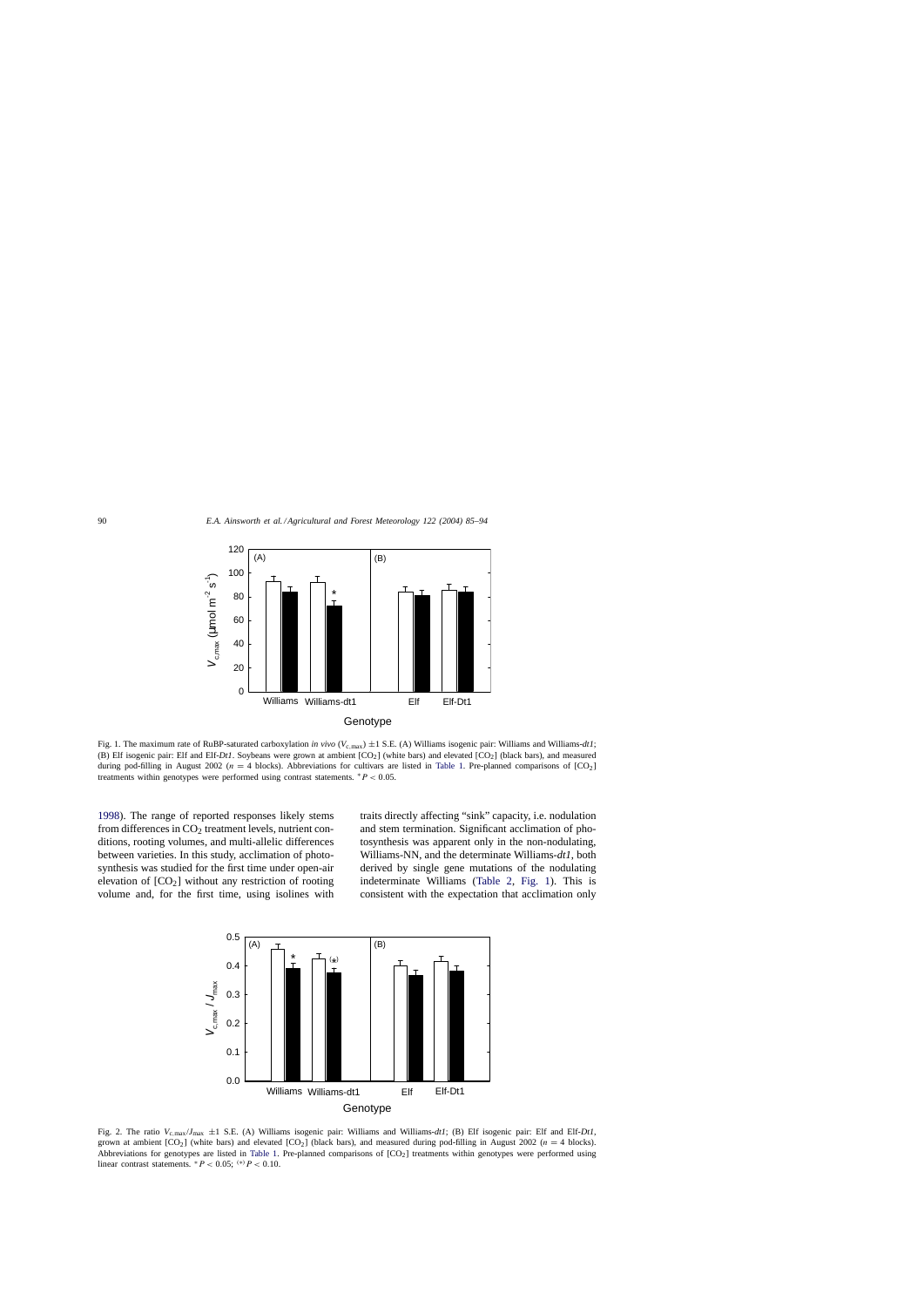<span id="page-6-0"></span>occurs when sink capacity is lowered ([Rogers et al.,](#page-8-0) [1996, 1998; Drake et al., 1997; Morgan et al., 2001\).](#page-8-0)

Down-regulation of photosynthesis in Williams-*dt1* corresponded to a significant increase in leaf TNC, as would be expected with decreased sink capacity. Such an increase in TNC has been phenomenologically linked to acclimation of photosynthesis and decreased *V*c,max [\(Xu et al., 1994; Rogers et al., 1998;](#page-8-0) [Isopp et al., 2000\).](#page-8-0) Williams-*dt1* was developed from the indeterminate variety Williams with a single gene substitution (*dt1*). Elf is also a determinate variety, yet by contrast to Williams-*dt1* did not show any loss of photosynthetic capacity with growth at elevated  $[CO<sub>2</sub>]$ . The disparity between those two determinate



Fig. 3. Ethanol–soluble carbohydrate content, starch content, and total non-structural carbohydrate content of soybean genotypes  $\pm 1$  S.E., sampled during pod-fill in August 2002. (A) Williams isogenic pair; (B) Elf isogenic pair. Abbreviations for genotypes are listed in [Table 1.](#page-2-0) The bar charts show percent change in carbohydrate with growth at elevated  $[CO<sub>2</sub>]$  (((FACE – control)/control)  $\times$  100). Pre-planned comparisons of  $[CO_2]$  treatments within genotypes were made using linear contrast statements. \*  $P < 0.05$ .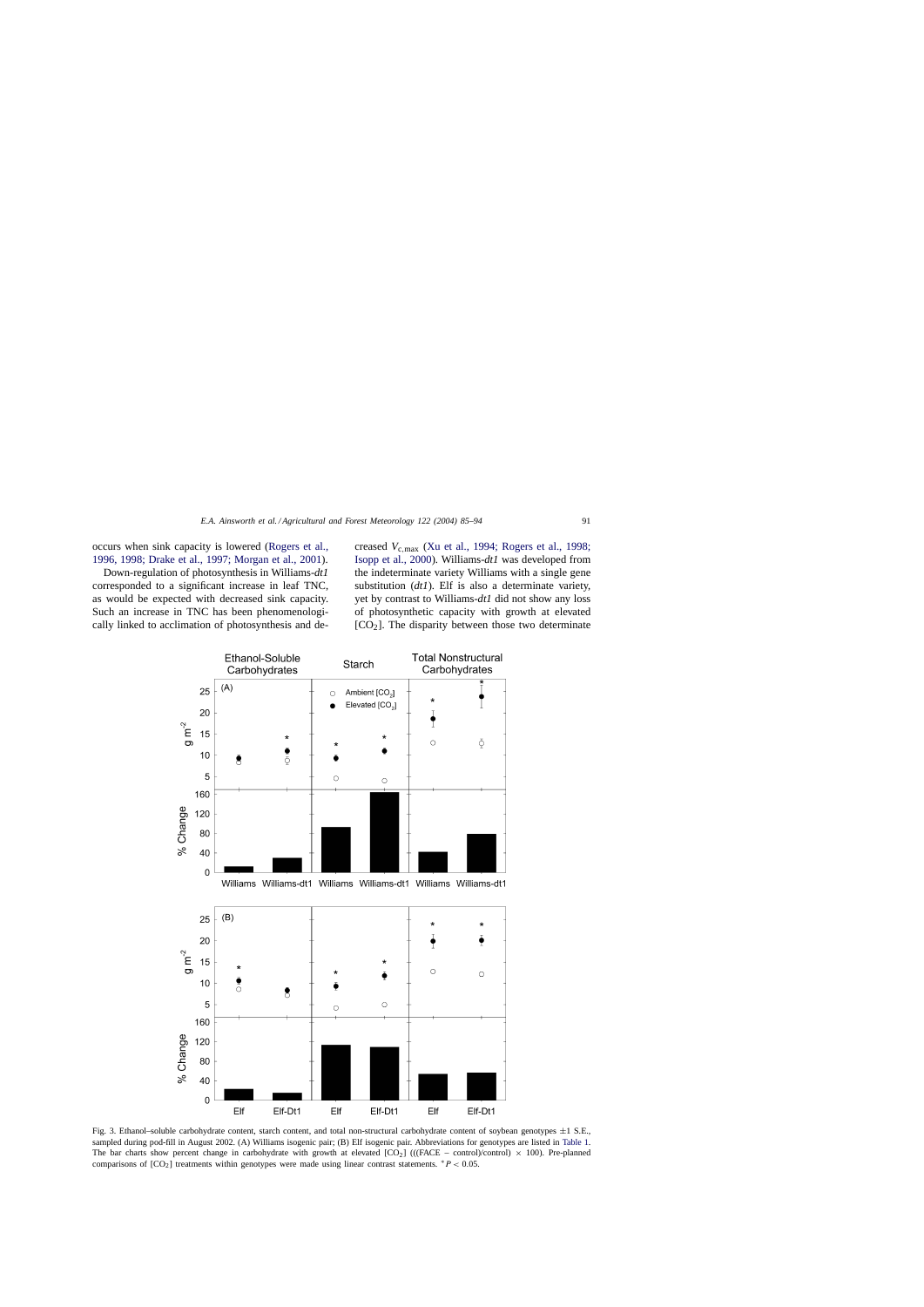| Source of variation<br>(degrees of freedom)  | Isogenic pair         | $[CO2]$ (1); F, P | Genotype $(3)$ ; F, P | $[CO2] \times$ genotype (3); F, P |
|----------------------------------------------|-----------------------|-------------------|-----------------------|-----------------------------------|
| $A_{\text{sat}}$ (growth [CO <sub>2</sub> ]) | Williams/Williams-dt1 | 23.10, < 0.01     | 3.31, 0.08            | 1.61, 0.25                        |
|                                              | $E$ If/ $E$ If- $DtI$ | 22.30, < 0.01     | 0.21, 0.65            | <0.01, 0.99                       |
| $V_{\rm c,max}$                              | Williams/Williams-dt1 | 13.68, 0.01       | 2.06, 0.20            | 2.08, 0.20                        |
|                                              | $E$ If/ $E$ If- $DtI$ | 0.43, 0.54        | 0.39, 0.57            | 0.03, 0.87                        |
| $J_{\text{max}}$                             | Williams/Williams-dt1 | 0.77, 0.41        | < 0.01, 0.95          | 7.2, 0.04                         |
|                                              | $E$ If/ $E$ If- $DtI$ | 1.57, 0.26        | 0.13, 0.75            | 0.48, 0.51                        |
| $V_{\rm c. max}/J_{\rm max}$                 | Williams/Williams-dt1 | 25.59, <0.01      | 1.11, 0.33            | 0.57, 0.48                        |
|                                              | $E$ lf/ $E$ lf- $Dt1$ | 2.44, 0.15        | 0.66, 0.44            | < 0.01, 0.95                      |
| $EtOH$ -soluble $CH2 Os$                     | Williams/Williams-dt1 | 5.07, 0.04        | 2.26, 0.16            | 0.75, 0.40                        |
|                                              | $E$ If/ $E$ If- $DtI$ | 10.03, 0.02       | 11.16, 0.02           | 0.72, 0.43                        |
| Starch                                       | Williams/Williams-dt1 | 19.55, < 0.01     | 0.76, 0.42            | 1.82, 0.23                        |
|                                              | $E$ If/ $E$ If- $DtI$ | $113.09 \le 0.01$ | 11.16, 0.02           | 0.72, 0.43                        |
| TNC                                          | Williams/Williams-dt1 | 22.72, < 0.01     | 2.13, 0.17            | 2.33, 0.15                        |
|                                              | $E$ If/ $E$ If- $DtI$ | 67.71, < 0.01     | 0.04, 0.86            | 0.22, 0.66                        |

Statistical analysis of effects of  $[CO_2]$  on photosynthetic parameters of determinate and indeterminate genotypes

Analysis of variance of photosynthetic and leaf carbohydrate parameters measured in 2002, for plants grown at ambient  $[CO<sub>2</sub>]$  (370  $\mu$ mol mol<sup>-1</sup>) and elevated [CO<sub>2</sub>] (550 µmol mol<sup>-1</sup>). A mixed model ANOVA with [CO<sub>2</sub>] as the main plot factor and genotype as the split-plot factor was used for each isogenic pair.

lines may lie in the fact that Elf was developed as a determinate variety. Elf, although much shorter than Williams, was selected to be highly productive by producing nearly as many pods on branches as on the main stem ([Beaver et al., 1985\)](#page-8-0), thereby avoiding "sink" limitation [\(Kilgore-Norquest and Sneller, 2000\)](#page-8-0). For determinate cultivars to be competitive it is likely that breeders will select lines with sufficient potential for pod formation to avoid "sink" limitation.

While intraspecific variation in the response of photosynthesis to elevated  $[CO<sub>2</sub>]$  in soybeans has been reported previously ([Ziska and Bunce, 1995; Ziska et al.,](#page-8-0) [1998, 2001; Nakamura et al., 199](#page-8-0)9), these studies were not performed under open-air conditions nor did they compare isogenic lines. When determinate and indeterminate cultivars of various isolines are compared, there are multi-allelic differences. This prevents ascribing differences in  $[CO<sub>2</sub>]$  response purely to growth habit ([Robinson and Wilcox, 1998\).](#page-8-0) By using single gene changes, this study has demonstrated that preventing nodulation and restricting main stem growth produce acclimation of photosynthesis to elevated  $[CO<sub>2</sub>]$ . However, the results also show that the effect of changing stem termination type is dependent on the genetic background of the variety. Converting the indeterminate variety Williams to a determinate form resulted in down-regulation of photosynthesis in elevated  $[CO<sub>2</sub>]$ . However, the reciprocal conversion of the determinate Elf variety to indeterminate did not result in an up-regulation of photosynthesis in elevated  $[CO<sub>2</sub>]$ .

## **Acknowledgements**

EAA was funded by the Graduate Research for the Environment Fellowship, Global Change Education Program, Department of Energy. SoyFACE is possible through funding by the Illinois Council for Food and Agricultural Research (CFAR), Archer Daniels Midland Company, Argonne National Laboratory, and USDA-ARS. This research was in part performed under the auspices of the US Department of Energy under contract no. DE-AC02-CH10886.

## **References**

Ainsworth, E.A., Davey, P.A., Bernacchi, C.J., Dermody, O.C., Heaton, E.A., Moore, D.J., Morgan, P.B., Naidu, S.L., Ra, H.Y., Zhu, X.-G., Curtis, P.S., Long, S.P., 2002a. A meta-analysis of

<span id="page-7-0"></span>Table 4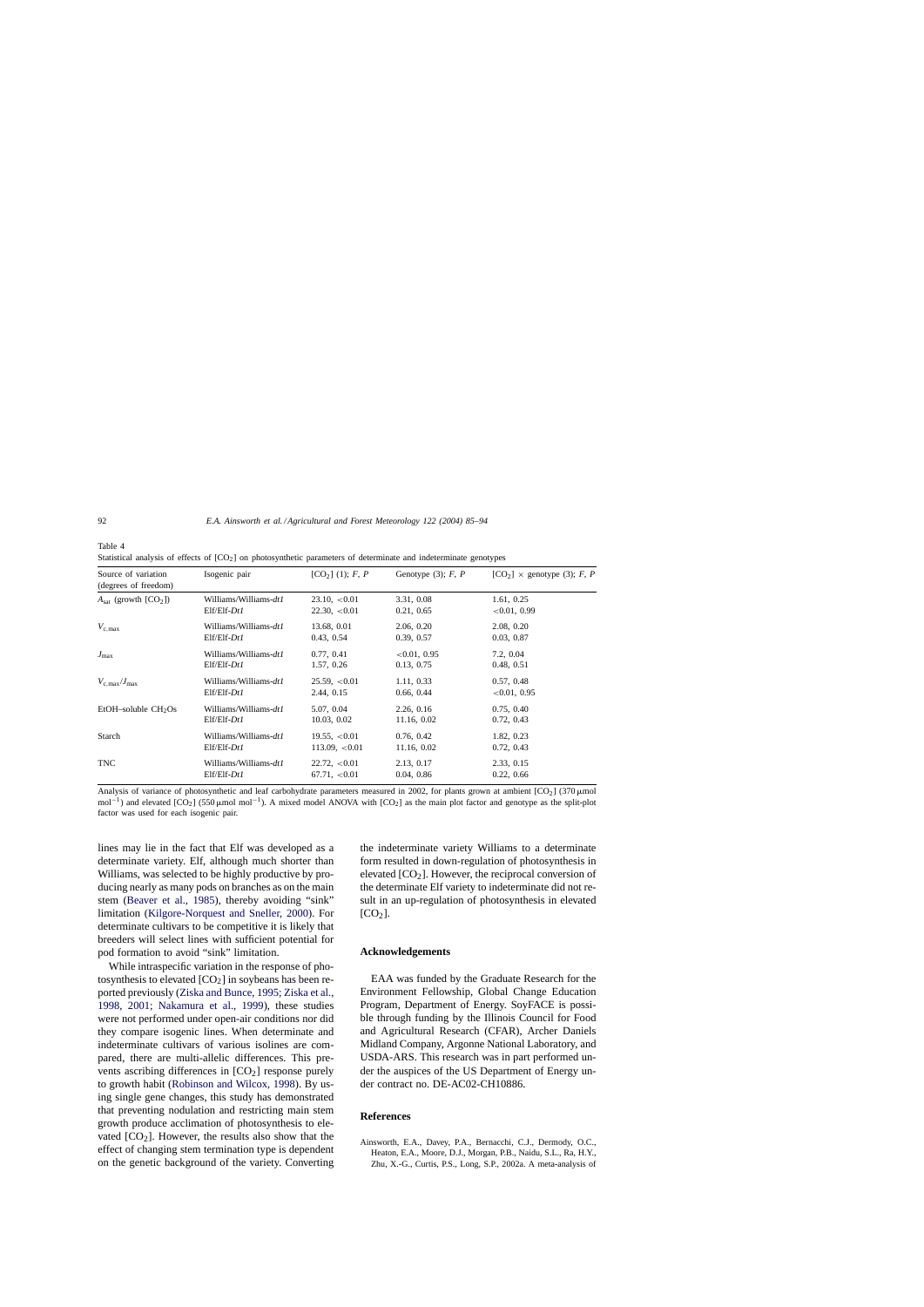<span id="page-8-0"></span>elevated [CO<sub>2</sub>] effects of soybean (*Glycine max*) physiology, growth and yield. Global Change Biol. 8, 695–709.

- Ainsworth, E.A., Davey, P.A., Hymus, G.J., Drake, B.G., Long, S.P., 2002b. Long-term response of photosynthesis to elevated carbon dioxide in a Florida scrub-oak ecosystem. Ecol. Appl. 12, 1267–1275.
- American Soybean Association, 2001. Soy Stats 2001. A Reference Guide to Important Soybean Facts and Figures. American Soybean Association, St. Louis, MO.
- Arnone, J.A., Gordon, J.C., 1990. Effect of nodulation, nitrogen fixation and  $CO<sub>2</sub>$  enrichment on the physiology, growth and dry mass allocation of seedlings of *Alnus rubra* Bong. New Phytol. 116, 55–66.
- Beaver, J.S., Cooper, R.L., Martin, R.J., 1985. Dry matter accumulation and seed yield of determinate and indeterminate soybeans. Agron. J. 77, 675–679.
- Bernard, R.L., 1972. Two genes affecting stem termination in soybeans. Crop Sci. 12, 235–239.
- Bernard, R.L., Nelson, R.L., Cremeens, C.R., 1991. USDA soybean genetic collection: isoline collection. Soybean Genet. Newslett. 18, 27–57.
- Cooper, R.L., 1985. Breeding semidwarf soybeans. Plant Breed. Rev. 3, 289–311.
- Desclaux, D., Roumet, P., 1996. Impact of drought stress on the phenology of two soybean (*Glycine max* L. Merr) cultivars. Field Crops Res. 46, 61–70.
- Drake, B.G., Gonzàlez-Meler, M.A., Long, S.P., 1997. More efficient plants: a consequence of rising atmospheric  $CO<sub>2</sub>$ . Ann. Rev. Plant Physiol., Plant Mol. Biol. 48, 609–639.
- Dubois, M., Gilles, K.A., Hamilton, J.K., Rebers, P.A., Smith, F., 1956. Colorimetric method for determination of sugars and related substances. Anal. Chem. 28, 350–356.
- Farquhar, G.D., von Caemmerer, S., Berry, J.A., 1980. A biochemical model of photosynthetic assimilation in  $C_3$  species. Planta 149, 78–90.
- Farrar, J.F., 1993. Carbon partitioning. In: Hall, D.O., Scurlock, J.M.O., Bolhar-Nordenkampf, H.R., Leegood, C., Long, S.P. (Eds.), Photosynthesis and Production in a Changing Environment: A Field and Laboratory Manual. Chapman & Hall, London, pp. 232–246.
- Hoeft, R.G., Nafziger, E.D., Johnson, R.R., Aldrich, S.R., 2000. Modern Corn and Soybean Production. MCSP Publications, Champaign, IL.
- Isopp, H., Frehner, M., Almeida, J.P.F., Blum, H., Daepp, M., Hartwig, U.A., Lüscher, A., Suter, D., Nösberger, J., 2000. Nitrogen plays a major role in leaves when source–sink relations change: C and N metabolism in *Lolium perenne* growing under free air CO<sub>2</sub> enrichment. Aust. J. Plant Physiol. 27, 851-855.
- Kilgore-Norquest, L., Sneller, C.H., 2000. Effect of stem termination on soybean traits in southern US production systems. Crop Sci. 40, 83–90.
- Miglietta, F., Peressotti, A., Vaccari, F.P., Zaldei, A., deAngelis, P., Scarascia-Mugnozza, G., 2001. Free-air CO<sub>2</sub> enrichment (FACE) of a poplar plantation: the POPFACE fumigation system. New Phytol. 150, 465–476.
- Moore, B.D., Cheng, S.-H., Rice, J., Seemann, J.R., 1998. Sucrose cycling, Rubisco expression, and prediction of photosynthetic acclimation to elevated atmospheric  $CO<sub>2</sub>$ . Plant Cell Environ. 21, 905–915.
- Moore, B.E., Cheng, S.-H., Sims, D., Seemann, J.R., 1999. The biochemical and molecular basis for acclimation to elevated CO2. Plant Cell Environ. 22, 567–582.
- Morgan, J.A., Skinner, R.H., Hanson, J.D., 2001. Nitrogen and CO2 affect regrowth and biomass partitioning differently in forages of three functional groups. Crop Sci. 41, 78–86.
- Nakamura, T., Koike, T., Lei, T., Ohashi, K., Shinano, T., Tadano, T., 1999. The effect of  $CO<sub>2</sub>$  enrichment on the growth of nodulated and non-nodulated isogenic types of soybean raised under two nitrogen concentrations. Photosynthetica 37, 61– 70.
- Pracht, J.E., Nickell, C.D., Harper, J.E., 1993. Genes controlling nodulation in soybean:  $Rj<sub>5</sub>$  and  $Rj<sub>6</sub>$ . Crop Sci. 33, 711–713.
- Robinson, S.L., Wilcox, J.R., 1998. Comparison of determinate and indeterminate soybean near-isolines and their response to row spacing and planting date. Crop Sci. 38, 1554–1557.
- Rogers, A., Humphries, S.W., 2000. A mechanistic evaluation of photosynthetic acclimation at elevated  $CO<sub>2</sub>$ . Global Change Biol. 6, 1005–1011.
- Rogers, G.S., Milham, P.J., Gillings, M., Conroy, J.P., 1996. Sink strength may be the key to growth and nitrogen responses in N-deficient wheat at elevated CO<sub>2</sub>. Aust. J. Plant Phys. 23, 253–264.
- Rogers, A., Fischer, B.U., Bryant, J., Frehner, M., Blum, H., Raines, C.A., Long, S.P., 1998. Acclimation of photosynthesis to elevated CO2 under low-nitrogen nutrition is affected by the capacity for assimilate utilization: perennial ryegrass under free-air CO<sub>2</sub> enrichment. Plant Physiol. 118, 683-689.
- Sage, R.F., 1994. Acclimation of photosynthesis to increasing atmospheric  $CO<sub>2</sub>$ : the gas exchange perspective. Photosynth. Res. 39, 351–368.
- SAS Institute, 1996. The SAS System for Windows 6.12. SAS Institute, Cary, NC, USA.
- Sheen, J., 1994. Feedback-control of gene-expression. Photosynth. Res. 39, 427–438.
- Vessey, J.K., Walsh, K.B., Layzell, D.B., 1988. Oxygen limitation of N2 fixation in stem-girdled and nitrate-treated soybean. Physiol. Plant. 73, 113–121.
- von Caemmerer, S., Farquhar, G.D., 1981. Some relationships between the biochemistry of photosynthesis and the gas exchange of leaves. Planta 153, 376–387.
- Vu, J.C.V., Allen, L.H., Boote, K.J., Bowes, G., 1997. Effects of elevated  $CO<sub>2</sub>$  and temperature on photosynthesis and Rubisco in rice and soybean. Plant Cell Environ. 20, 68–76.
- Walsh, K.B., Vessey, J.K., Layzell, D.B., 1987. Carbohydrate supply and  $N_2$  fixation in soybean: the effect of varied daylength and stem girdling. Plant Physiol. 85, 137–144.
- Xu, D.-Q., Gifford, R.M., Chow, W.S., 1994. Photosynthetic acclimation in pea and soybean to high atmospheric  $CO<sub>2</sub>$  partial pressure. Plant Physiol. 106, 661–671.
- Ziska, L.H., Bunce, J.A., 1995. Growth and photosynthetic response of three soybean cultivars to simultaneous increases in growth temperature and  $CO<sub>2</sub>$ . Physiol. Plant. 94, 575–584.